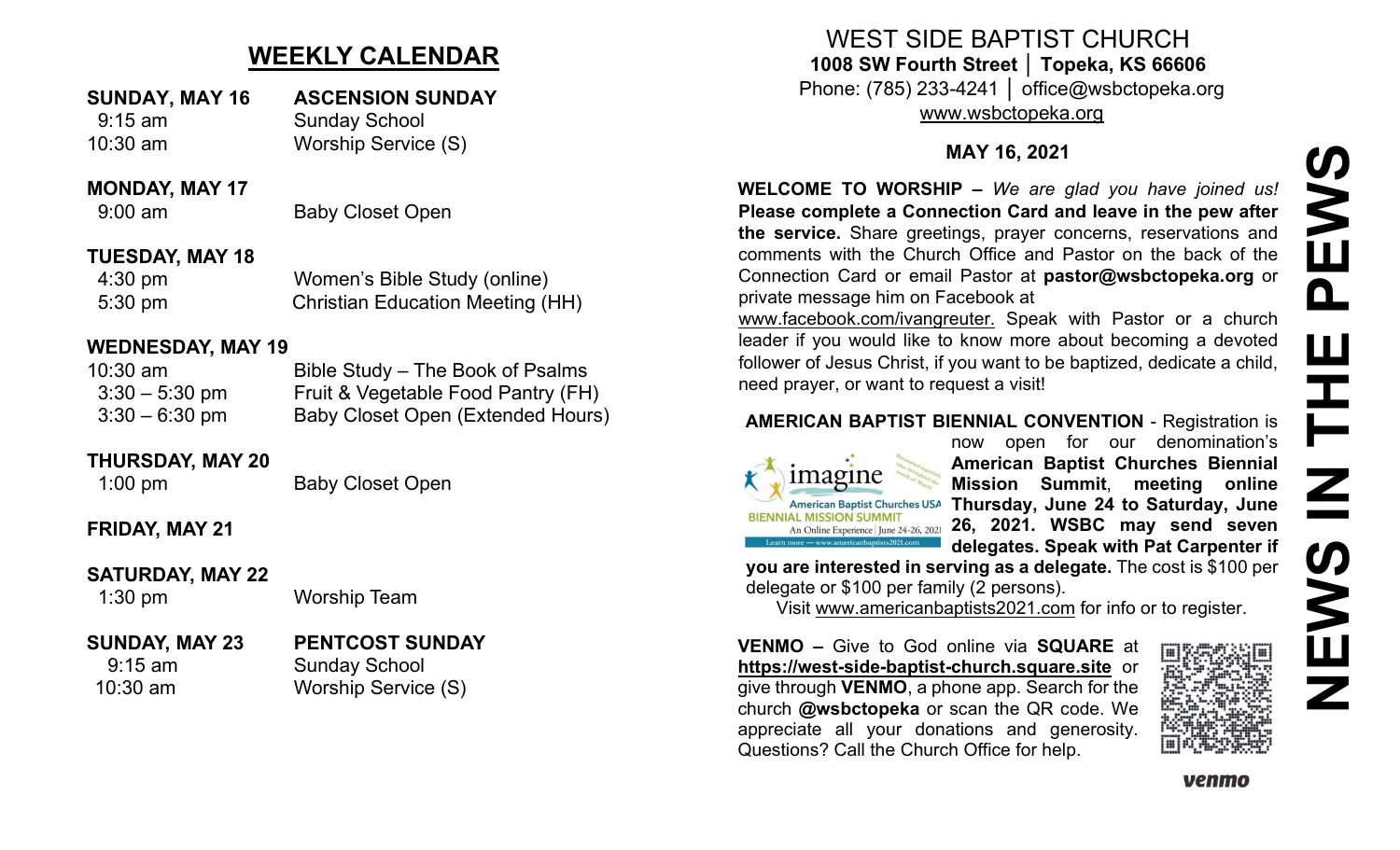**ADULT SUNDAY SCHOOL** - The adult Sunday school class is now studying "Answers to Tough Questions" (Defending What You Believe) by Jeremiah J Johnston for the next 5 weeks. Jack Janway

**BABY CLOSET -** The Baby Closet was able to open on March 17. Parents can now come inside and get clothing and miscellaneous items for their children. The volunteers have been stocking the shelves with summer clothing and packing winter clothes for storage. We have been able to increase our hours on Wednesdays. The new time is 3:30-6:30 p.m. Families can utilize the Baby Closet and the Harvesters Food Program at the same time. The dates and times we are open have been put on Facebook. There has been a good response with new families utilizing our ministry. Thanks to the volunteers for their time spent in the Baby Closet. **Example 20 All 20 All 20 All 20 All 20 All 20 All 20 All 20 All 20 All 20 All 20 All 20 All 20 All 20 All 20 All 20 All 20 All 20 All 20 All 20 All 20 All 20 All 20 All 20 All 20 All 20 All 20 All 20 All 20 A** 

**BELIEVER'S BAPTISM** – We practice "believer's baptism" which is the immersion of a person in water – regardless of age – who receives Jesus Christ as his or her personal Savior and publicly professes to walk the Jesus way. The Council schedules baptisms on most Sunday mornings throughout the year. If you would like to be baptized, then come to the front during the last song.

**BIBLE STUDY ONLINE** – Join us for **"The Psalm Book of Israel" Bible Study on Wednesday MORNINGS at 10:30 am in Holmer Hall (face masks, mass limit, and social distancing required) or ZOOM (see email for link and password).** 

**FOOD PANTRY – Free Fruit and Vegetable Food Pantry on Wednesdays from 3:30 to 5:30 pm, while supplies last.** MOBILE SITE: enter the west PARKING LOT from 4th and CLAY Streets; do not park or exit your vehicle. Equal Opportunity. \*All food is available at no cost. FACE COVERINGS or MASKS REQUIRED. Thank you to Jack Janway, Outreach Coordinator, and all the volunteers who make this service project possible.

**HOSPITAL & EMERGENCIES –** If you or a loved one is admitted to the hospital for an emergency or for surgery, **the hospital staff and chaplains' office will NOT contact the Church Office or the Pastor**. **You or a family member must call the Church Office at (785) 233-4241 or the Pastor at (785) 224-7234**. Pastor is willing to visit the hospital and pray prior to surgeries.

**THE LORD'S SUPPER –** We celebrate the Lord's Supper (Holy Communion) on the first Sunday of each month and on special occasions. All persons of faith are welcome to partake of the Table of the Lord, regardless of age, race, or church affiliation. We use only nonalcohol grape juice.



**PUBLIC HEALTH NOTICE:** To mitigate the spread of

the Coronavirus (COVID 19), the Church leaders have enacted *Phase 2 - Yellow Protocols*. Effective immediately until further notice:

• **MASKS RECOMMENDED -** All persons (age 6 and older) are required to **WEAR A MASK IN PUBLIC including employees of the church,**  with certain exemptions apply including all children *age 5 and under*, when social distancing (keeping six feet of distance between yourself and others outside your household, except for occasional or incidental moments of closer proximity) is not possible.

#### **SUMMER SUNDAY SCHOOL CINEMA –** At the last Christian Ed meeting

we decided it would be nice to start back up our popular **Summer Sunday School Cinema**. We would like to start on **June 6 with breakfast treats at 9:00 and follow that with a movie segment and discussion before worship time at 10:30.** We sincerely hope you will join us for this uplifting time of fellowship and learning. Watch for news soon of our chosen film.



The Committee also discussed how we might safely conduct an evening **Vacation Bible School during the last week of July**. Please watch for updates and prayerfully consider how you might be able to participate or help. We praise God for our deliverance through this time of pandemic and for the development of the vaccines. We ask that you pray with us for God's guidance as we plan ways to safely gather for activities in the weeks ahead.

~ Alice Payne, Coordinator of Christian Education